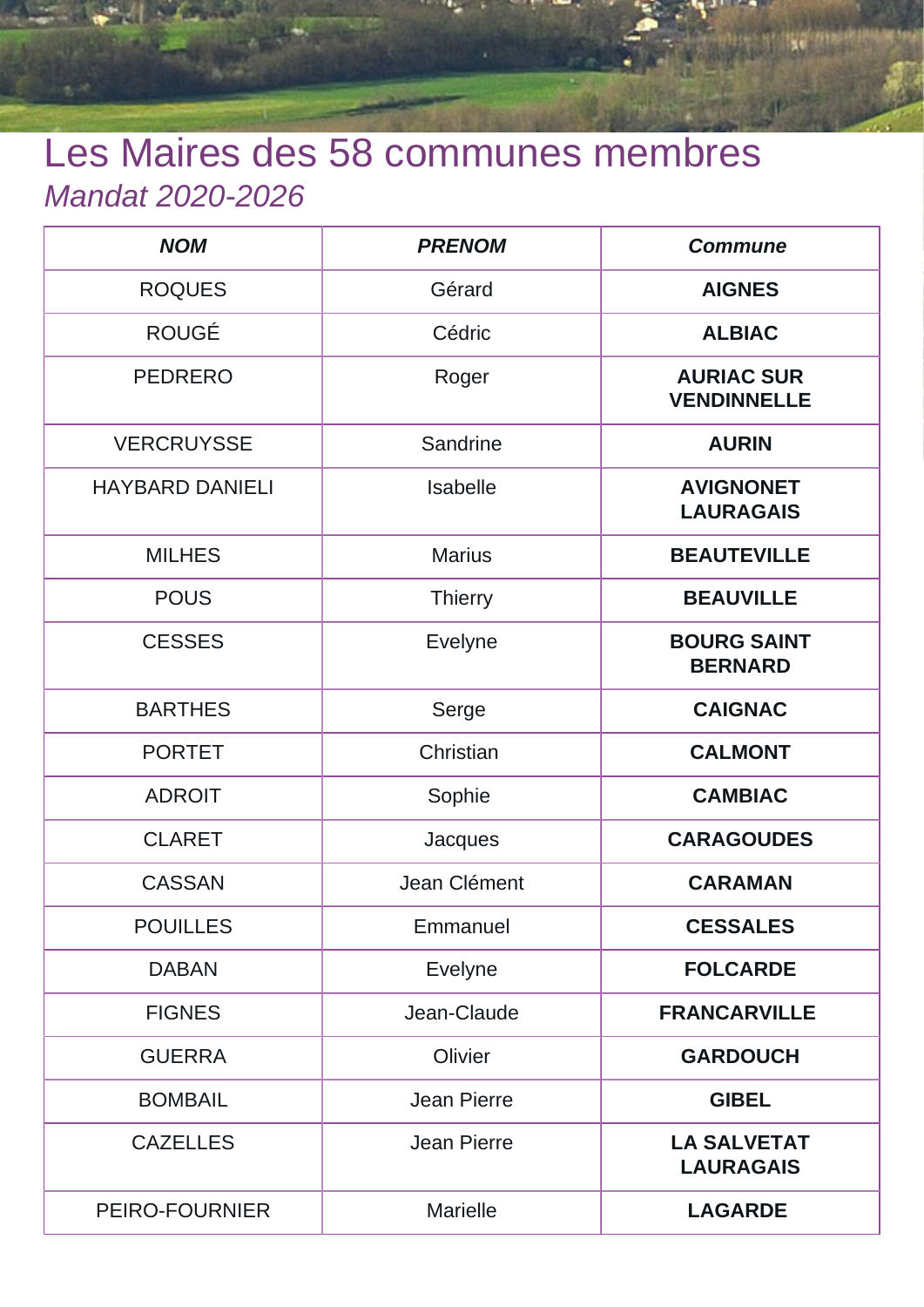| <b>MENGAUD</b>    | Marc            | <b>LANTA</b>                             |
|-------------------|-----------------|------------------------------------------|
| <b>ROUVILLAIN</b> | <b>Thierry</b>  | <b>Le Cabanial</b>                       |
| <b>CALMETTES</b>  | Francis         | <b>LE FAGET</b>                          |
| <b>FERLICOT</b>   | Laurent         | <b>LOUBENS LAURAGAIS</b>                 |
| <b>BRESSOLLES</b> | Pierre          | <b>LUX</b>                               |
| <b>CAZENEUVE</b>  | Serge           | <b>MASCARVILLE</b>                       |
| <b>LATCHE</b>     | Catherine       | <b>MAUREMONT</b>                         |
| <b>CROUX</b>      | Christian       | <b>MAUREVILLE</b>                        |
| <b>CROUZIL</b>    | Jérôme          | <b>MAUVAISIN</b>                         |
| <b>RIAL</b>       | Guilhem         | <b>MONESTROL</b>                         |
| <b>LABATUT</b>    | David           | <b>MONTCLAR</b><br><b>LAURAGAIS</b>      |
| <b>MAHCER</b>     | Abdelrani       | <b>MONTESQUIEU</b><br><b>LAURAGAIS</b>   |
| <b>MOUYON</b>     | <b>Bruno</b>    | <b>MONTGAILLARD</b><br><b>LAURAGAIS</b>  |
| <b>KONDRYSZYN</b> | Serge           | <b>MONTGEARD</b>                         |
| DE LAPLAGNOLLE    | Axel            | <b>MOURVILLES BASSE</b>                  |
| <b>GLEYSES</b>    | Lison           | <b>NAILLOUX</b>                          |
| <b>BENETTI</b>    | <b>Mireille</b> | <b>PRÉSERVILLE</b>                       |
| <b>BOURGAREL</b>  | Roger           | <b>PRUNET</b>                            |
| <b>ROS-NONO</b>   | Francette       | <b>RENNEVILLE</b>                        |
| <b>BARRAU</b>     | Valéry          | <b>RIEUMAJOU</b>                         |
| <b>CASES</b>      | Françoise       | <b>SAINT LÉON</b>                        |
| <b>CREPY</b>      | Fabrice         | <b>SAINT PIERRE</b><br><b>DE LAGES</b>   |
| <b>RUFFAT</b>     | Daniel          | <b>SAINTE FOY</b><br><b>AIGREFEUILLE</b> |

**Se Strait**